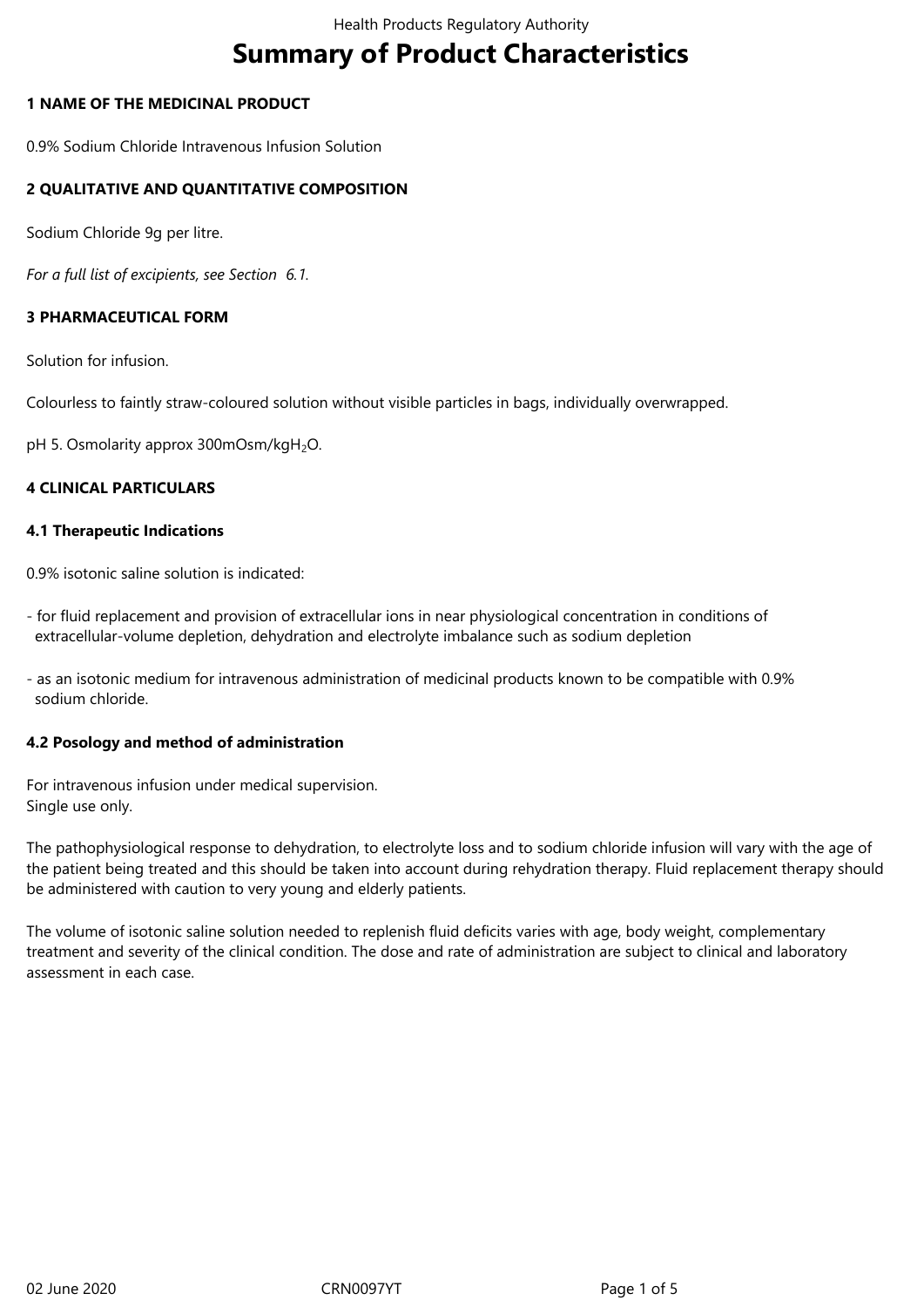#### **4.3 Contraindications**

Sodium chloride infusion solution should be administered with caution to :

- patients with conditions of impaired sodium excretion such as impaired renal function, cardiac failure, cardio-pulmonary disease, peripheral or pulmonary oedema, hypertension, cirrhosis of the liver, pre-eclampsia, severe hepatic insufficiency; hypernatraemia

- patients receiving drugs which may promote salt retention, and

- very young and to elderly patients who have reduced capacity to compensate for fluctuations in fluid and electrolyte balance.

## **4.4 Special warnings and precautions for use**

Electrolytes should be monitored prior to and during infusion.

#### **4.5 Interaction with other medicinal products and other forms of interactions**

Check compatibility of medicinal products with 0.9% sodium chloride before administration with the solution.

*See Section 6.2 Incompatibilities.*

## **4.6 Fertility, pregnancy and lactation**

Administration of intravenous fluids to pregnant or lactating women requires special consideration of the consequences of possible unwanted effects in relation to the desired therapeutic objective.

## **4.7 Effects on ability to drive and use machines**

Not relevant

#### **4.8 Undesirable effects**

Infusion of 0.9% sodium chloride infusion may lead to fluid and electrolyte imbalances such as metabolic acidosis, hypokalaemia, sodium retention, hypertension, tachycardia, oedema and gastrointestinal effects. Prolonged intravenous infusion may lead to venous irritation and thrombophlebitis at the infusion site.In the event of adverse reaction, stop infusion immediately.

#### **Reporting of suspected adverse reactions**

Reporting suspected adverse reactions after authorization of the medicinal product is important. It allows continued monitoring of the benefit/risk balance of the medicinal product. Healthcare professionals are asked to report any suspected adverse reactions via the national reporting system:

#### **HPRA Pharmacovigilance**

Earlsfort Terrace IRL - Dublin 2 Tel: +353 1 6764971 Fax: +353 1 6762517 Website: http://www.hpra.ie/ E-mail: medsafety@hpra.ie

# **4.9 Over[dose](http://www.hpra.ie/)**

Excessi[ve administration m](mailto:medsafety@hpra.ie)ay give rise to sodium accumulation and hypernatraemia with resultant dehydration of organs particularly the brain, and oedema, hypervolemic haemodilution, and hypokalaemia.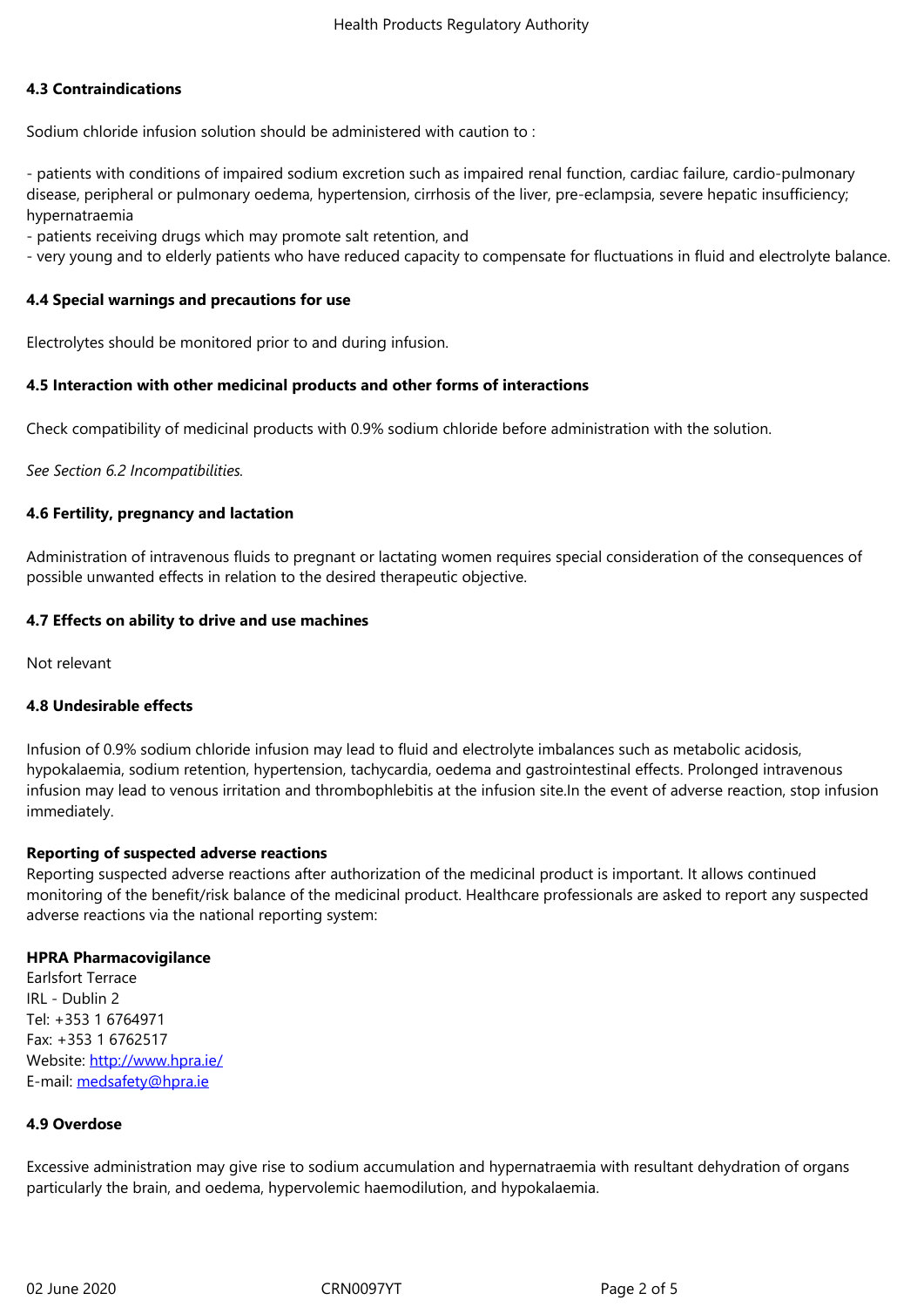#### **5 PHARMACOLOGICAL PROPERTIES**

#### **5.1 Pharmacodynamic properties**

Pharmacotherapeutic: electrolyte ATC code B05BB01

#### **5.2 Pharmacokinetic properties**

Not applicable.

## **5.3 Preclinical safety data**

Non-clinical data reveal no special hazard for humans based on conventional studies of safety pharmacology, repeated dose toxicity, genotoxicity, carcinogenic potential, toxicity to reproduction.

### **6 PHARMACEUTICAL PARTICULARS**

#### **6.1 List of excipients**

Water for Injections

#### **6.2 Incompatibilities**

No studies for compatibility have been conducted with this product. Confirm additive compatibility before use.

## **6.3 Shelf life**

2 years Use immediately on removal from overwrap.

#### **6.4 Special precautions for storage**

Do not store above 25oC. Do not freeze. Store in the outer container.

#### **6.5 Nature and contents of container**

Macoflex and Macoflex N containers: Macoflex flexible PVC container with a PVC infusion site, or Macoflex N flexible ethylene and polypropylene copolymer container and infusion site; and polycarbonate-polyisoprene or polypropylene-polyisoprene injection site for addition of medicinal products. Bags are individually overwrapped in transparent polypropylene laminate. Bags contain 50ml, 100ml, 250ml, 500ml or 1000ml solution.

Easyflex N and Easyflex + containers: flexible ethylene and polypropylene copolymer container with a polycarbonate-silicon needleless access site for addition of medicinal products or for use as a luer lock connection for infusion. Bags are individually overwrapped in transparent polypropylene laminate. Bags contain 50ml, 100ml, 250ml, 500ml or 1000ml solution.

Macoperf and Macoperf N containers: The closed infusion system Macoperf and Macoperf N flexible containers incorporate an integral infusion set for direct connection to a luer (e.g. catheter) in the patient. The infusion set comprises a polycarbonate breakaway, PVC infusion chamber and tubing, polypropylene regulator, polycarbonate male luer and polypropylene male luer. Bags are individually overwrapped in transparent polypropylene laminate. Bags contain 50ml, 100ml, 250ml or 500ml solution.

#### **Not all pack sizes may be marketed.**

# **6.6 Special precautions for disposal of a used medicinal product or waste materials derived from such medicinal product and other handling of the product**

For single use only.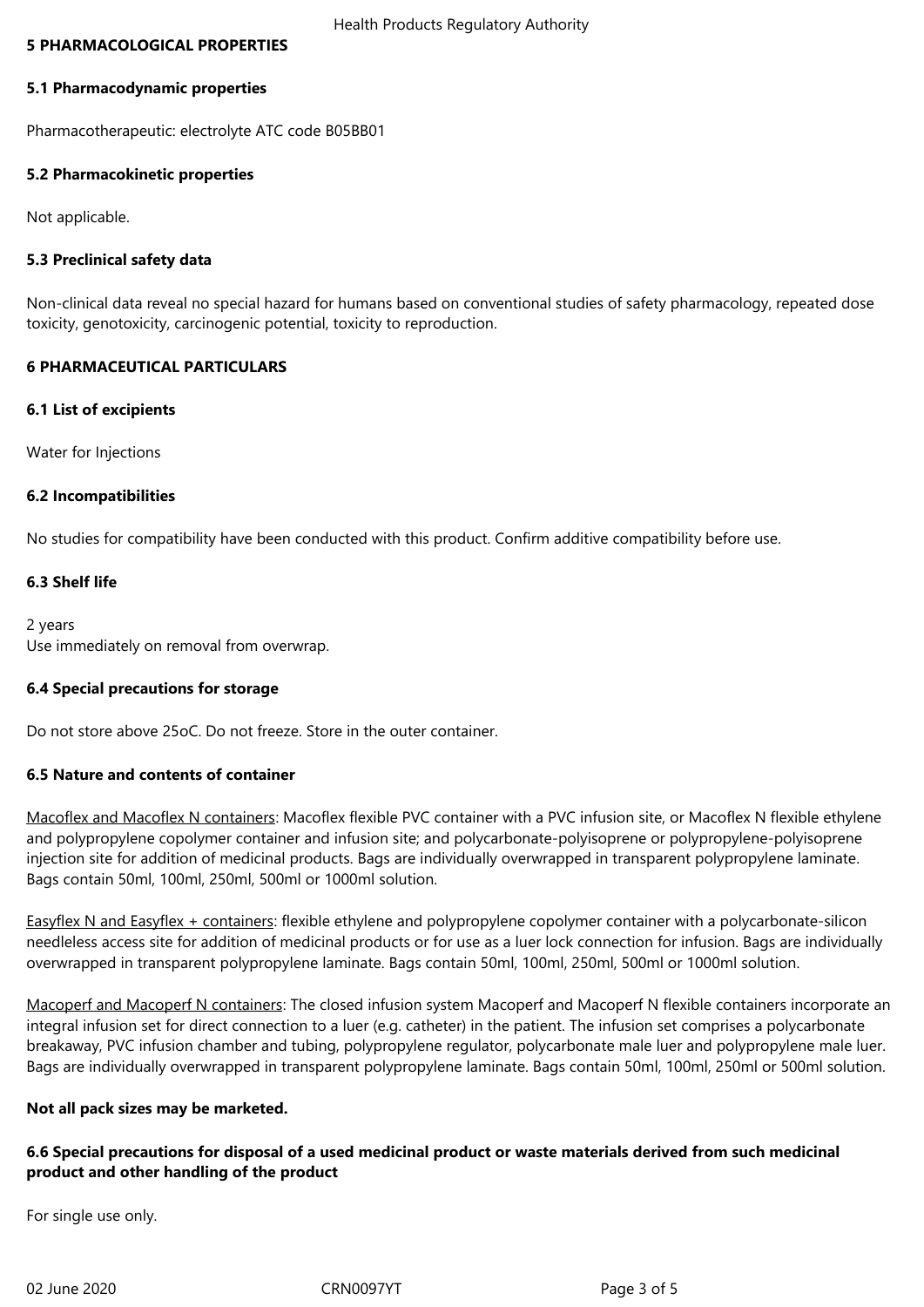### Health Products Regulatory Authority

Do not use unless the solution is clear and the container undamaged. Discard any unused solution. Any unused product or waste material should be disposed of in accordance with local requirements.

Macoflex and Macoflex N bags:

Remove the bag from the plastic overwrap. Remove the protector and connect by clamping to the administration set.

Macoperf and Macoperf N bags :

Remove the bag from the plastic overwrap. Move the roller clamp down 1 cm before clamping the tubing.

Prime the line :

- Break the in-line cannula by flexing the tubing in one direction then the other
- Fill the drip chamber with solution by squeezing the bag
- Gradually open the flow regulator and prime the line fully
- Clamp the tubing and connect to a luer as appropriate
- The flow rate must be checked regularly during infusion.

# Addition of medicinal products:

Confirm additive compatibility before use.

Clean the injection site using antiseptic solution.

Carefully introduce the sterile needle into the sterile chamber in the injection site, attach the needle to the container with the medicinal product, introduce the needle through the second membrane into the bag and inject the medicine. Carefully withdraw the needle.

Mix thoroughly with the solution. Use immediately.

# Easyflex N and Easyflex + bags:

Remove the bag from the plastic overwrap.

Do not use needles or spikes to gain access to the needleless connector site

Connection of syringes to the needleless connector for the injection of a medicine or aspiration of solutions

- 1. Confirm additive compatibility before use.
- 2. Clean the injection site using antiseptic solution.

3. Attach the male luer-lock connector of the syringe with the bag's needleless connector by pushing in and twisting the syringe clockwise to secure the connection.

4. Aspirate the IV solution out of the bag, or inject the fluid or medicine into the bag. Mix thoroughly with the solution. Use immediately.

5. Disconnect the syringe from the needleless connection site by twisting anti-clockwise.

6. The needleless connection site closes automatically.

7. The needleless connection site can be reconnected several times by repeating steps 1 to 3.

# Connection of an IV giving set with a spike for the administration of an IV solution:

# *Easyflex N:*

- Remove the protective cover (twist-off);
- Connect the giving set to the bag by piercing the port and fully insert the giving set using a rotating movement.
- Administer IV fluid or medicine.

# *Easyflex +:*

- Remove the infusion site protector by breaking it;
- Connect the giving set to the bag by piercing the port without rotating movement.
- Administer IV fluid or medicine

Connection of an IV giving set with a male luer-lock connector to the needleless connector for the administration of an IV solution

Use the needleless connector to infuse an IV solution with a giving set fitted with a male luerlock connector. 1. Clean the injection site using antiseptic solution. Attach the male luer-lock connector of the IV giving set with the female luer of the bag's needleless connection site by pushing in and twisting the set clockwise to secure the connection.